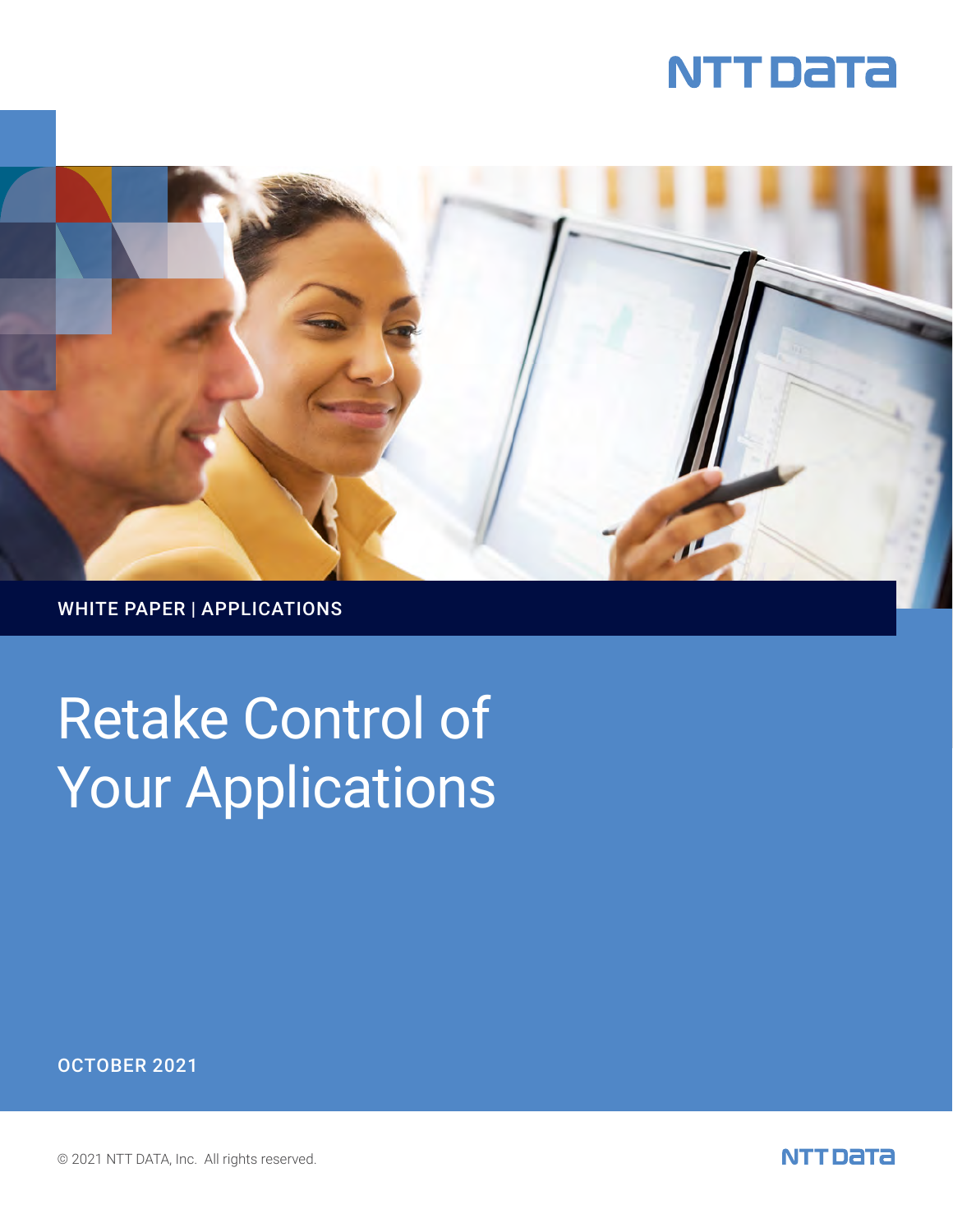



# Table of contents

| Making sense of the<br>complexity                             |   |
|---------------------------------------------------------------|---|
| Key qualities of modern<br>applications                       | 5 |
| <b>Taking back control:</b><br>Manage any app, anywhere       | 6 |
| <b>Overcoming talent issues</b>                               | 7 |
| Looking ahead:<br><b>Automating application</b><br>management |   |
| <b>Conclusion</b>                                             | 8 |
| About the authors                                             | 8 |
| Let's get started                                             | 8 |
| Sources                                                       |   |

**Connect With Our Experts:** jennifer.cannon@nttdata.com jack.koomen@nttdata.com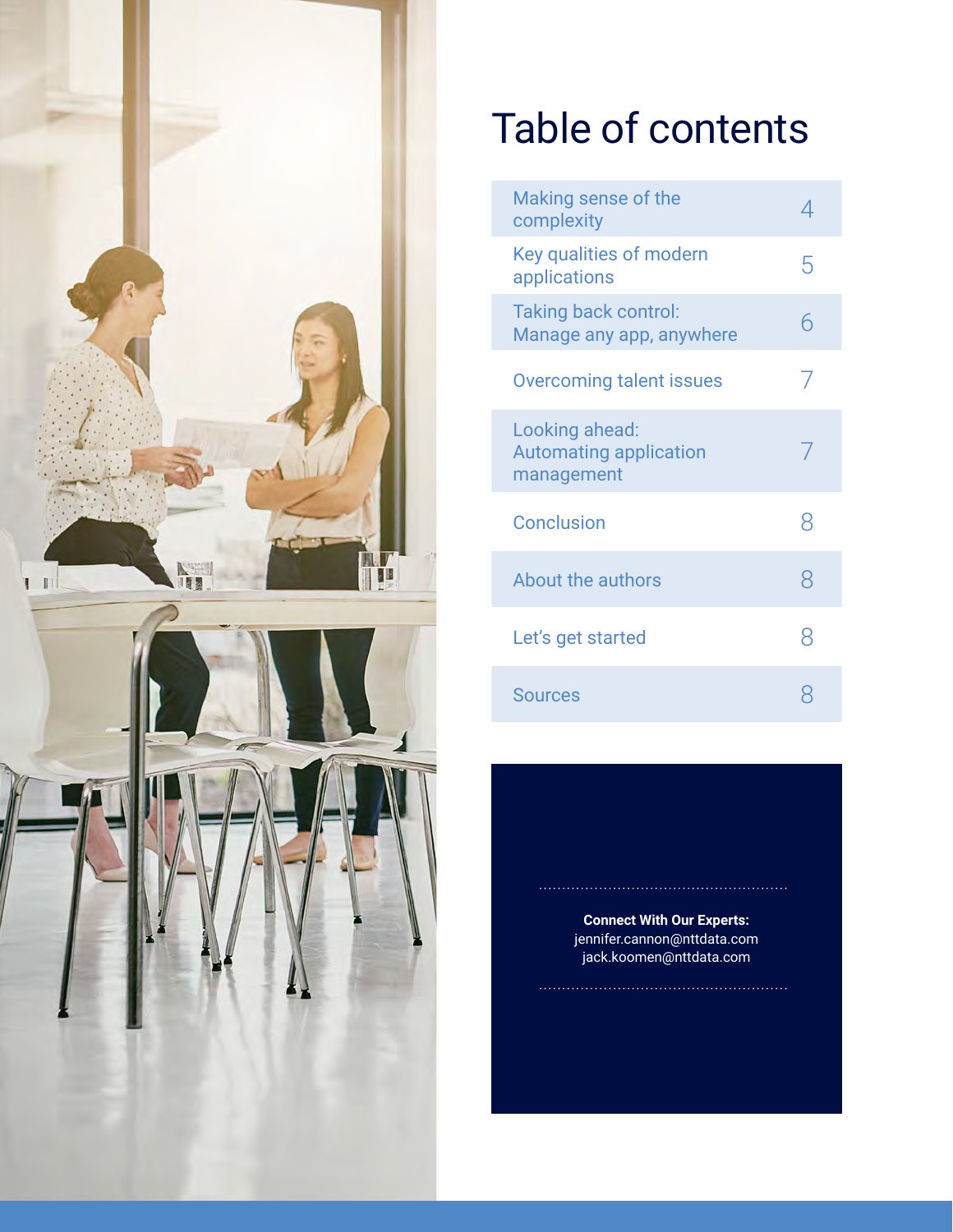

Organizations need new solutions to integrate data and functionality across their application portfolio

Managing applications used to be straightforward, with only a handful of applications for IT staff to monitor and maintain. But the last decade of rapid technological advancement has changed this. A confluence of factors, from corporate mergers and acquisitions (M&A) to edge computing, has led to an explosion of new applications. Today, most major companies manage a vast and diverse portfolio of applications, and these organizations need new solutions to integrate data and functionality across that portfolio.

For IT personnel, a ballooning application portfolio equates to added  $-$  often overwhelming  $-$  complexity. As teams struggle to keep up with demand,

insufficiently managed applications can create a host of problems, including wasted costs and resources, technical debt, stifled productivity, and security and compliance failures.

It leaves CIOs under constant pressure to streamline and optimize the company's application portfolio. It's a daunting blend of responsibilities rolled into one job description. Effective application management entails not only maintaining and supporting the company's core systems but also identifying and driving adoption of new, more powerful applications while phasing out redundant or outdated applications. And every piece of the puzzle is expected to fit neatly into the bigger picture, integrating seamlessly and working harmoniously with the business.

Achieving order and balance amid the chaos of a sprawling application portfolio can be a constant battle. But there are ways to take back control and, in doing so, heighten overall business performance. This paper takes a deeper look at what's driving complexity and discusses a modern and sophisticated approach to make application management simpler and more effective.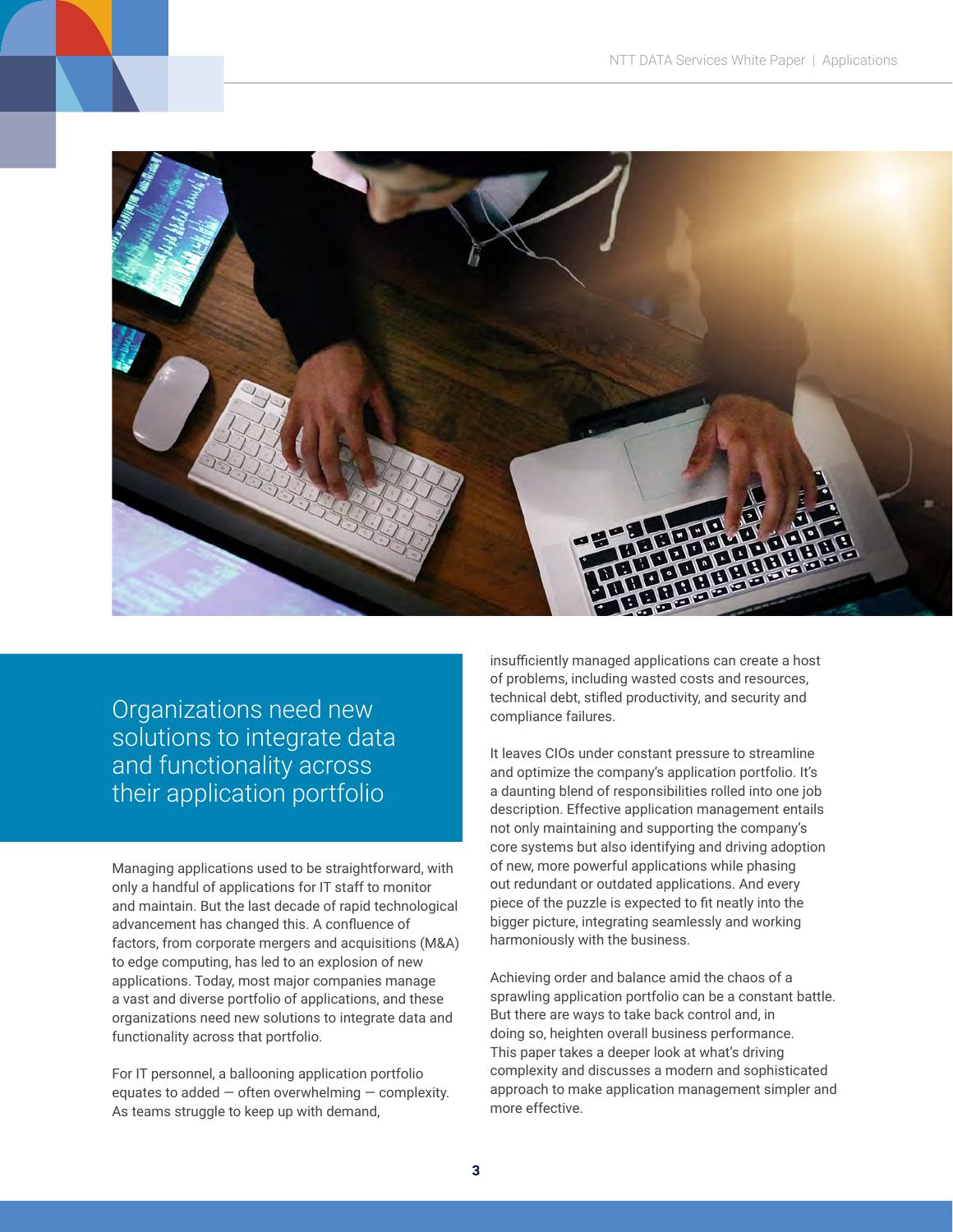## Making sense of the complexity

Before solving a problem, it helps to know what's causing it. In the case of the application portfolio becoming unwieldy, there are plenty of reasons why this happens.

First, applications tend to proliferate as a company grows. It can occur organically, as the company's operations and workforce expand, but rapid growth can also happen almost overnight. M&A transactions only complicate application portfolios further, bringing IT teams a laundry list of integration and compatibility issues, gaps to address and redundancies to eliminate.

Adding to the large volume of applications  $-$  and the corresponding complexity  $-$  are the burgeoning trends of edge computing and IT democratization. As companies give employees more freedom to choose and use their devices and applications (or develop their own), the technology team must deal with resourceheavy shadow applications and porous security.

These issues have been around for years, but 2020 exacerbated many of them. When the global pandemic hit, companies rushed to launch new digital capabilities to better serve remote employees and customers. Many business units took matters into their own hands, procuring or creating their own solutions, unknowingly muddying the waters of the technology ecosystem.

The difficulty of application management isn't only portfolio size; it's also in how much certain applications are used and where they reside. For example, companies may be tempted to replace core legacy systems with something newer and better, but an existing application is often so deeply ingrained in the fabric of the organization that the risks (compliance and loss of institutional knowledge, among others) and costs (training and organizational change management) of starting fresh present major challenges. Even with expert management and excellent business intuition, the process could take years.

Rather than replace a legacy application, some companies may want to upgrade and migrate it to a cloud environment  $-$  a move that can lead to expensive and time-consuming complications.

Finally, the intricacy of application management overlaps with another demanding IT job: data management. Today's applications generate enormous amounts of data that, ostensibly, companies can harness to reveal valuable business insights. But as the application portfolio continues its unchecked expansion, the resulting deluge of data becomes increasingly difficult to organize, interpret and exploit.

All this complexity prompts one all-important question: How can companies regain control of applications to maximize their value?

#### Organized chaos

The ideal application portfolio is a tightly controlled array of systems working in lockstep to power a well-oiled machine. In truth, few organizations achieve such precise coordination. Large enterprises often maintain hundreds of applications, each in a different stage of its lifecycle with different issues to address. These include the following:

- Cloud applications that require new enhancements and expansion
- Applications that are on the path to modernization and migration to cloud
- Legacy applications that can connect to new digital technologies through application programming interfaces
- Applications launched by citizen developers that need centralized management and governance
- Outdated systems that should be modernized but lack funds and business acceptance
- Legacy applications that are nearing retirement but require support until then

Every additional application creates a new layer of complexity and potential risk to the organization. It's easy to see why so many companies seek expert support from application services providers.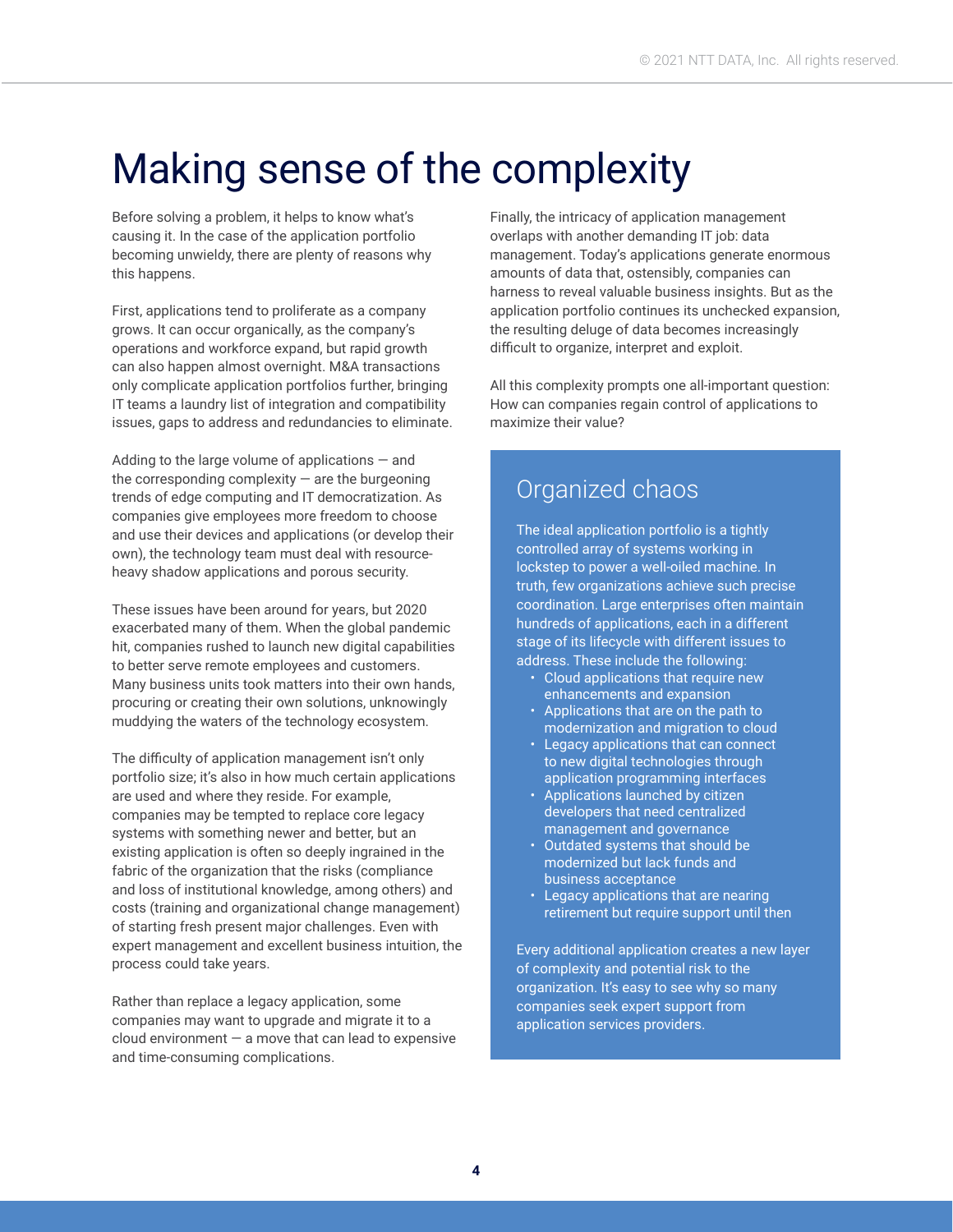### Key qualities of modern applications

Life is easier for any manager lucky enough to have smart, capable, hard-working employees. In the same way, well-designed applications make application management much simpler.

Applications have evolved significantly in recent years, and they continue to improve. Companies can benefit from this by migrating to the latest versions of critical applications and transitioning from outdated legacy applications to modernized software. Whether purchased off the shelf or custom-built, applications in a high-performing enterprise should meet most, if not all, of the following criteria:

- **• Efficient.** It's essential to understand whether applications live up to their full potential. If a certain application takes too long to process routine transactions, for example, or is riddled with errorinducing code, it may quietly sap worker productivity and drag down business performance. An optimized system with standardized processes can eliminate technical debt, increase output and reduce costs.
- **• Agile and scalable.** The better an application performs, the more users it attracts. That's a good thing  $-$  until the number of requests outstrips the system's capacity and creates efficiency problems. Critical applications must adapt to fluctuating business needs, scale up or down quickly, and accommodate continuous development and deployment of updates.
- **• Predictive.** Today's strongest applications are rarely caught off guard. Artificial intelligence, machine learning and analytics-driven services automatically detect and prevent errors and failures before they occur.
- **• Modern and driven by the customer experience.** In today's digitally enabled world, users expect real-time interactive transactions in applications that are fast, highly intuitive and simple to use — just like the most popular consumer applications they use every day in their personal lives.
- **• Secure.** It should go without saying that applications must be fortified to protect the sensitive data that travels through them, but that's often not the case. Many legacy applications lack the capabilities to guard against today's more sophisticated cyberattacks. And new, custom applications built by citizen developers may not take appropriate defensive measures. Application management teams must ensure data quality and integrity.

These criteria represent an ideal scenario that companies should strive to achieve in every application. The reality, of course, tends to be harder, which is why many enterprises require a coordinated, strategic effort to optimize applications across the board.



#### A bird's-eye view of the application portfolio

To gain perspective on a diverse application portfolio, start with an organized inventory of the hundreds of applications in play. While every company's assortment of applications looks a bit different, most portfolios can be divided into five main categories:

- **• Software as a service (SaaS), platform as a service (PaaS) and cloud-native applications** that allow for continuous transformation as new technologies emerge and equip the organization to capture maximum value from cloud investments
- **• Packaged and enterprise applications** that should, if possible, be modernized and migrated from legacy versions to the cloud, so they can continue to evolve with the business
- **• Mobile applications** that are essential to deliver improved user experiences and drive digital business but may require integration with other applications and data sources that don't innately support mobile capabilities
- **• Web, custom and commercial off-the-shelf (COTS) applications** that offer advanced functions, clearly defined processes and scalability; it's a wide-ranging group
- **• Core/legacy applications** that are businesscritical but don't always receive adequate budget for uprgades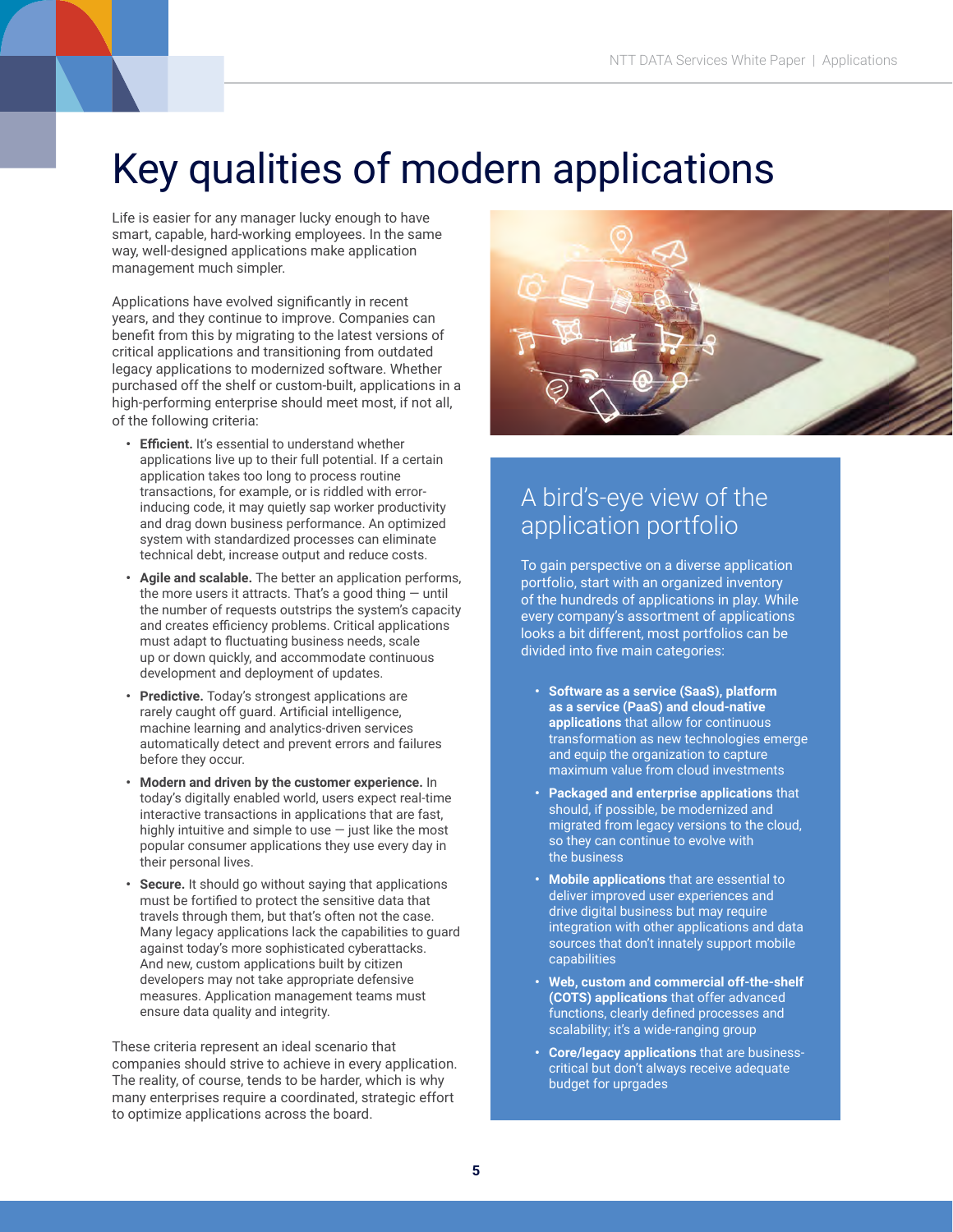### Taking back control: Manage any app, anywhere



Understanding what a modern, high-functioning application should look like is only the first step. The hard part is creating a systematic approach to monitor every application, bring it up to date and ensure it's continuously optimized. Many organizations fall short, due to the sheer volume of and the complex interplay between applications.

To take application management to the next level, companies must create an environment that provides complete visibility of the application portfolio and empowers IT staff to manage it with relative ease. The goal is flexibility, to manage any app from anywhere. More specifically, IT organizations should strive to achieve the following four key capabilities with their application management partners and employees:

- **• Platform independence.** A frustrating aspect of application management is the need to develop and maintain multiple versions across various platforms, such as desktop, mobile and cloud. In a modernized application management approach, IT employs crossplatform development and applies universal updates, which dramatically reduces workload and delivers a more consistent user experience.
- **• Continuous improvement.** A high-performing application management function does more than maintain the status quo. It works to make applications better, faster and more reliable. Teams must be structured and equipped to bring those improvements into action.

Through NTT DATA's work with Public Transport Victoria, the agency constantly improves its mobile application to make it easier for passengers to plan rides and pay for service.<sup>1</sup>

#### **[READ THE FULL CASE STUDY](https://us.nttdata.com/en/case-studies/public-transport-victoria)**

**• Standardized methods.** A mark of any successful operation is the ability to deliver positive outcomes not once, but repeatedly and consistently. Application management is no different. Organizations must be able to draw from prior experiences to perfect how they operate, transition and transform the application portfolio, so they can do it with good results every time.

Another client, Jackson National Life Insurance Company, had dozens of applications in need of updates. We helped migrate more than 40 applications to modern code platforms, and in doing so created a standard model for modernization that consistently improves each application's performance, enhances the user experience and lowers the company's costs.<sup>2</sup>

#### **[READ THE FULL CASE STUDY](https://us.nttdata.com/en/case-studies/jackson-national-life-insurance-company-client-story)**

**• Seamless service delivery.** Keeping a wide variety of applications in top working order requires efficient systems to quickly move new applications, updates and fixes from development to operations. Organizations may leverage agile and DevOps practices, accelerators, automation and other tools to drive speed and agility through the application lifecycle.

With NTT DATA's support in these areas, a leading auto loan financer was able to reduce time to market for application development projects, and the company expects to reduce the total cost of operations by \$1.6 million over three years.

Although it's possible to achieve these capabilities internally, most organizations lack the dedicated resources to build and maintain a fully formed application management function. An external application services partner can offer the specialized expertise and objective guidance to accomplish specific business goals in less time.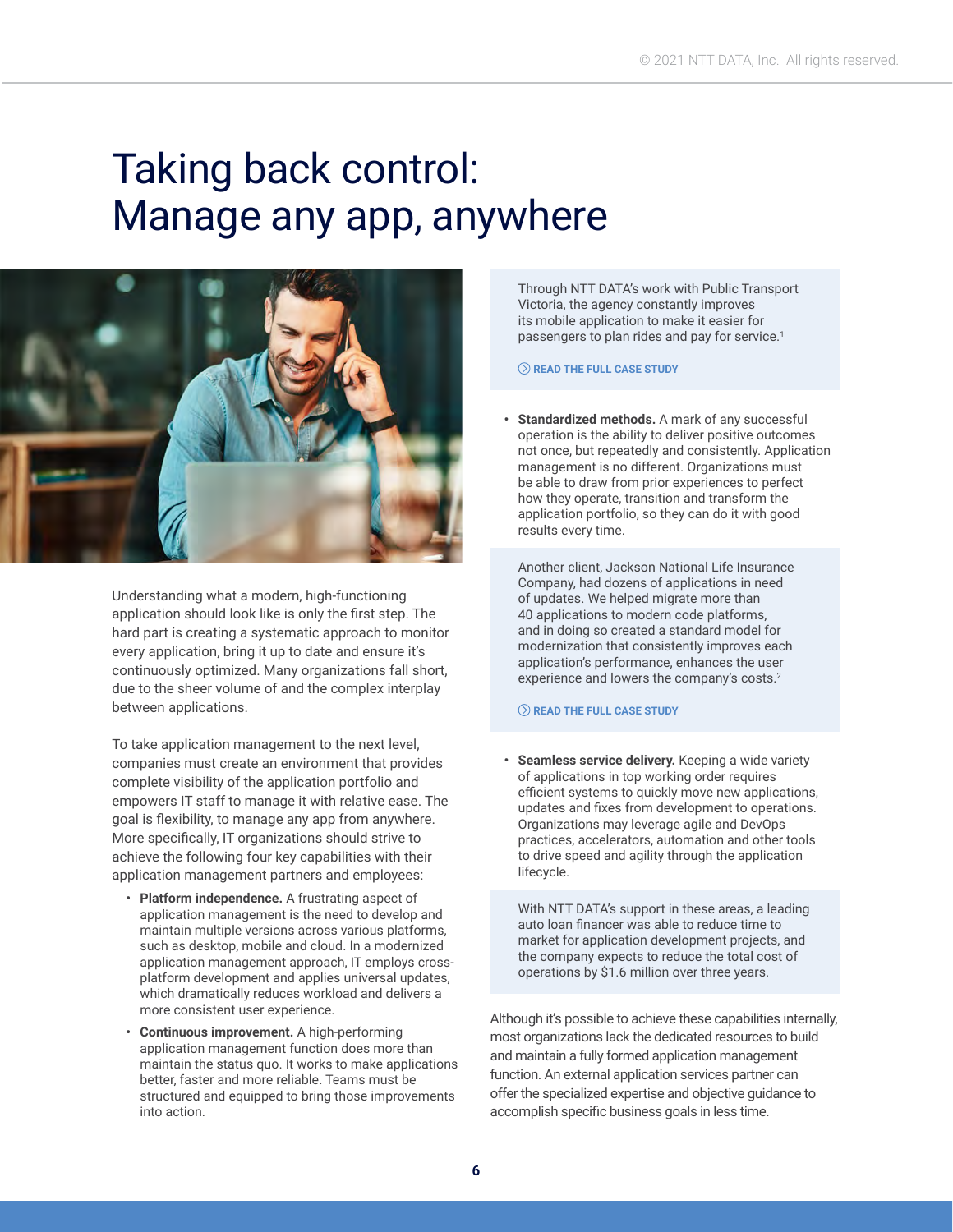#### Overcoming talent issues

Technology doesn't exist in a vacuum; it's inherently linked to the humans who develop and depend on it. And an improved application portfolio is only as good as the people who manage the applications. On the journey to streamline and modernize applications, many companies find their progress constrained not just by technology issues but by a shortage of talent in the right places.

For example, an organization that relies heavily on a long-entrenched legacy application may be at risk of devastating setbacks if its most experienced system experts retire or leave the company. This creates strong motivation to upgrade to a more modern application, but it also presents challenges when the company lacks the in-house expertise to implement and manage a new system. To move forward, the company must find a way to capture and transfer still-valuable knowledge and skills from the legacy era while building a base of new talent to manage the new system.

Rather than saddle HR with this daunting talent management request, many IT organizations in this situation choose to partner with an application services partner for technical talent and innovation. An experienced partner can also offer proven methods and automated tools to both extract important information from legacy applications and manage the transition to new software.

A leading hotel and resort chain needed to revitalize its support organization and improve productivity. Leveraging NTT DATA's strength in knowledge management and our application management tools helped fill the client's talent gaps by shifting the company to a service-level agreement for support and providing a dedicated maintenance team. With these improvements, our client now enjoys 24x7 support at a lower cost than it had been paying for 16x5 support.

### Looking ahead: Automating application management

With its ability to drive efficiencies and cut costs, automation plays an increasingly prevalent role in every aspect of IT, from the service desk to operations and security. It also has a role in application management, but so far that remains an unrealized opportunity at most companies.

As organizations work to streamline and modernize application portfolios, automation is becoming core to every application. Many applications are built to support an array of business processes that, in many cases, require repetitive taskwork. With proper planning and execution, these processes can be automated to free up human resources and improve throughput with far fewer errors. And many processes within the application management function (provisioning, monitoring and testing, for example) can be automated to save the IT staff hundreds of hours.

One NTT DATA client, a major health insurance provider, struggled with fragmented and inefficient claims processing systems following a series of M&A activity. By modernizing certain applications and automating various processes to better identify risk with predictive models, we helped the company cut core support costs by \$13.5 million and dramatically shorten its claims processing time.

While automation isn't typically deployed on a wide scale overnight, the idea is to systematically target the most impactful opportunities and build automation capabilities over time. As application management processes mature, organizations gradually rely less on humans to direct technology and instead allow technology to guide humans in their work. Eventually, processes become fully automated, requiring little-to-no human intervention and enabling a state of continuous system optimization.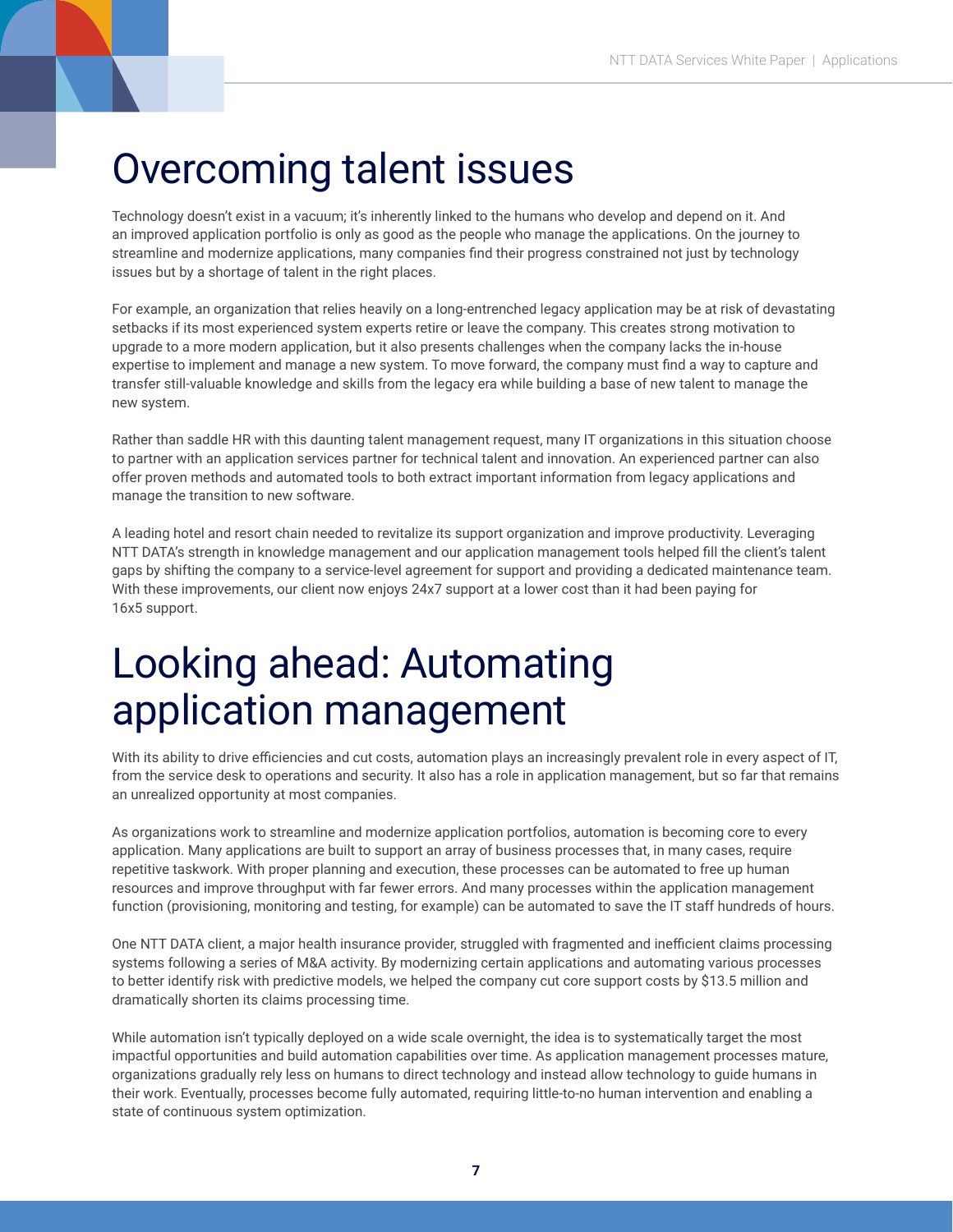### Conclusion

In business-to-consumer spaces, the "appification of everything" has been a growing trend for years as customers depend on separate digital applications for every service, from ride hailing to healthcare and pizza delivery. Workplace technology tends to follow consumer trends, so there's every reason to expect that applications will continue to proliferate in the office environment as well. Add to that the ever-increasing demands for business agility, scalability, security and cost control, and it's clear that application management isn't going to get any less complex.

This realization leaves companies with a choice: Build and maintain a next-level application management function internally or seek expertise from an external firm that has the capabilities they need. Working with a trusted application services partner can be a smart move for companies struggling to tame a disorderly application portfolio. An ideal partner will have the breadth of talent and experience to manage all applications and technologies, draw on intellectual property to install proven optimization processes and automation platforms, and enable clients to chart a realistic course to meaningful transformation.

However the company plans to reach it, the definitive goal for application management should be the visibility, competence and control required to manage any app, anywhere, regardless of technology, platform or environment. This power to confidently conduct an orchestra of applications is the key to driving efficiency, modernization and continuous improvement in the application portfolio, and in the business itself.

### About the authors



Jennifer Cannon (Cobo), Vice President, Applications, NTT DATA Services Throughout her career, Jennifer has nurtured her passion for technology transformation, amassing management, sales and operations experiences across strategy, IP development and services. She leads NTT DATA's application portfolio of digital offerings, including application development, management, modernization, cloud and platform management, and enterprise applications.



Jack Koomen, Director, Application Management Services, NTT DATA Services For over 20 years, Jack has designed, built, implemented and supported application portfolios for some of the world's largest enterprises. He leads NTT DATA's digital application management offerings, including application portfolio strategy, data analytics, AIOps and DevOps.

### Let's get started

#### **See what NTT DATA can do for you.**

- Deep industry expertise and market-leading technologies
- Tailored capabilities with your objectives in mind
- Partnerships to help you build and realize your vision

**Contact one of our authors, or visit [nttdataservices.com](http://www.nttdataservices.com) to learn more.**

### Sources

- 1. NTT DATA. "Smart Cities, Smart Transit: Modernizing Public Transport." Client Story. [https://us.nttdata.com/en/case-studies/](https://us.nttdata.com/en/case-studies/public-transport-victoria) [public-transport-victoria](https://us.nttdata.com/en/case-studies/public-transport-victoria)
- 2. NTT DATA. "Modernized Apps Accelerate Digital Journey." Client Story. [https://us.nttdata.com/en/case-studies/jackson](https://us.nttdata.com/en/case-studies/jackson-national-life-insurance-company-client-story)[national-life-insurance-company-client-story](https://us.nttdata.com/en/case-studies/jackson-national-life-insurance-company-client-story)